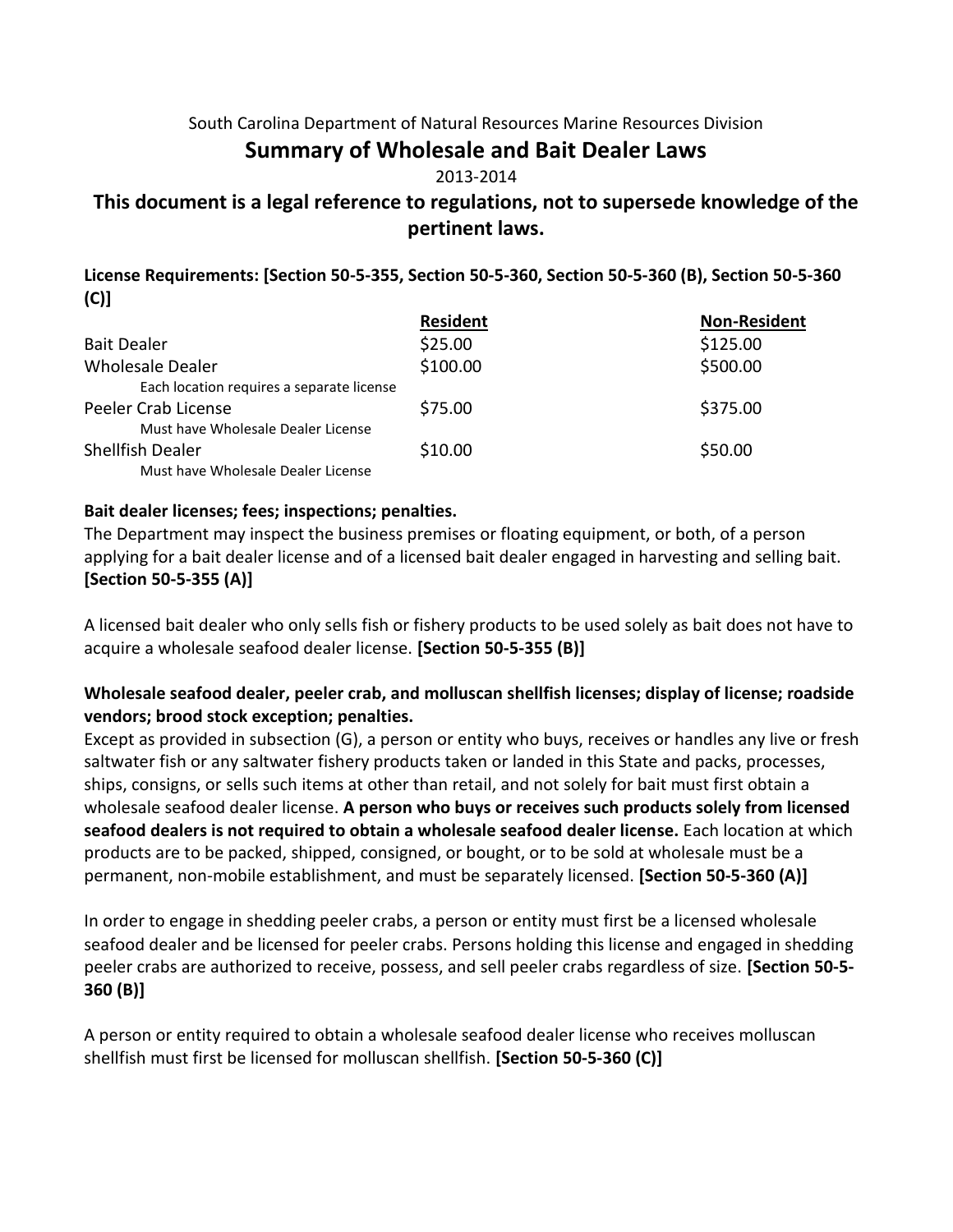### **Any licensed wholesale seafood dealer who buys or sells molluscan shellfish must first be certified by SC Department of Health and Environmental Control (843-953-0150) before they can purchase or sell shellfish.**

The original or a legible copy of the wholesale dealer license must be displayed where a wholesale seafood dealer or his agent is selling or offering for sale saltwater fishery products. **[Section 50-5-360 (E)]** 

Roadside vendors, transient dealers, or peddlers operating from vehicles, roadside stands, or other temporary locations who sell or offer for sale saltwater fishery products are retail dealers who must comply with the retail license and tax requirements of state and local law. The person or entity must be a licensed wholesale seafood dealer or must have received or purchased the products from licensed wholesale seafood dealers or other licensed retailers and must comply with the requirements of Section 50-5-375 (A). **[Section 50-5-360 (F)]** 

A person or entity that solely produces fish or fishery products reared as offspring from brood stock in captivity, or purchases such fish or fishery products solely is not required to have a wholesale seafood dealer license. **[Section 50-5-360 (G)]**

## **Licensing requirements applicable to sale or transportation of live or fresh fish or saltwater fishery products; penalties.**

A person or entity who:

(1) offers for sale any live or fresh fish or any saltwater fishery products, other than a licensed commercial saltwater fisherman licensed as a wholesale seafood dealer; or

(2) transports live or fresh fish or any saltwater fishery products, other than a licensed commercial saltwater fisherman transporting his catch to a licensed wholesale seafood dealer; must have in his possession dated bills of lading, invoices, receipts, bills of sale, or similar documents showing the quantity of each species and type of saltwater fishery product being offered for sale or transported and the name of the licensed commercial saltwater fisherman or licensed wholesale seafood dealer from whom the products were purchased or received. **[Section 50-5-365 (A)]**

A person or entity including a licensed commercial saltwater fisherman who takes saltwater fishery products and sells the catch must sell the catch only to a wholesale seafood dealer licensed under this section or else he must be licensed as a wholesale seafood dealer under this section. **[Section 50-5-365 (B)]**

Without having obtained a valid wholesale seafood dealer license it is unlawful to: (1) buy or receive at other than retail live or fresh fish or any saltwater fishery products taken or landed in this State;

(2) sell or offer fish or products for sale at other than retail or as allowed in subsection (B); or

(3) transfer, ship, pack, or consign fish or products. [**Section 50-5-365 (C)]**

It is unlawful to purchase live or fresh fish or any saltwater products taken or landed in this State at other than retail from a person other than a licensed wholesale seafood dealer, provided: The fish or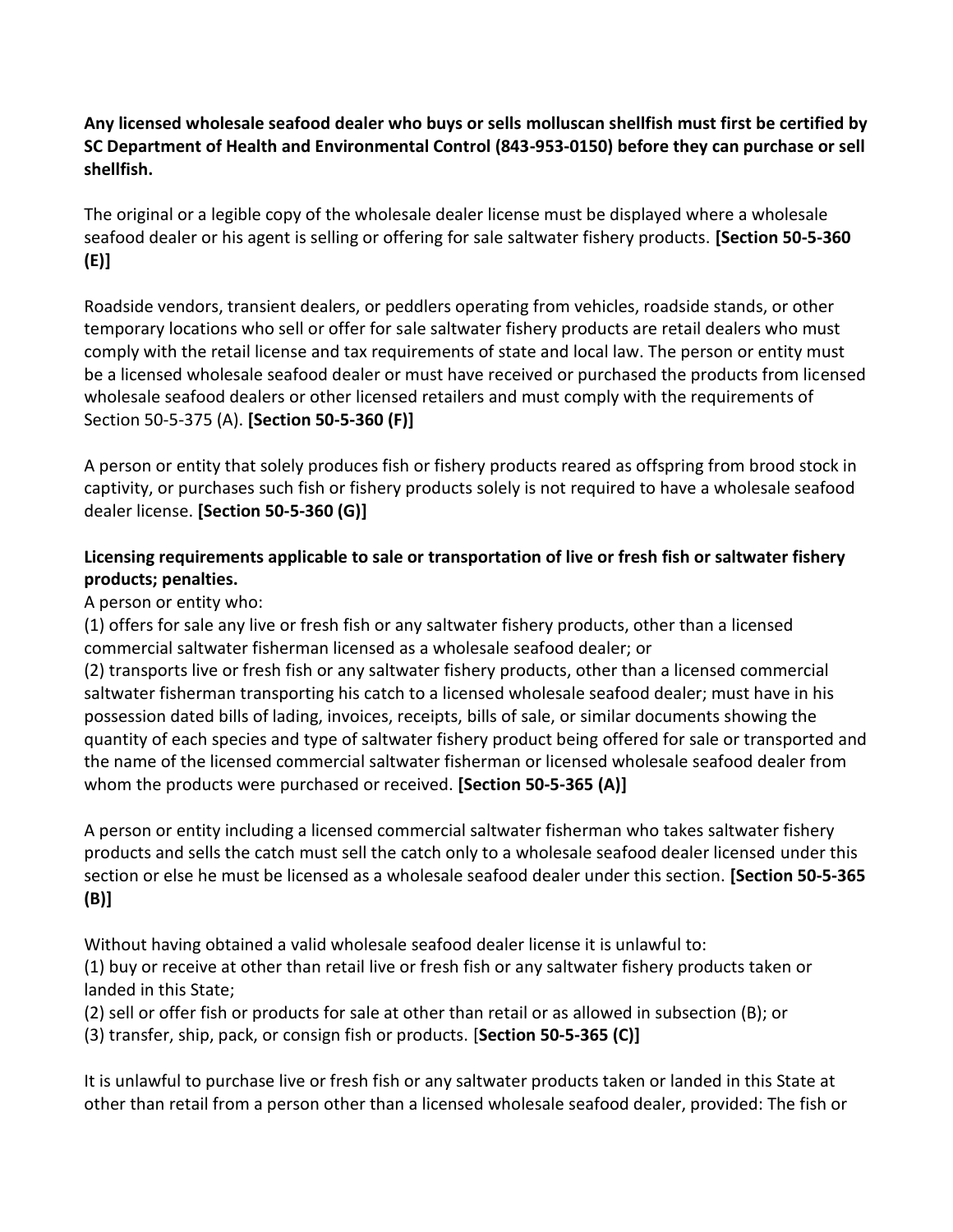product may be purchased for use as bait from a licensed bait dealer; and A licensed wholesale seafood dealer may purchase from a licensed commercial saltwater fisherman. **[Section 50-5-365(D)]** 

It is unlawful for a person or entity to sell or offer for sale live or fresh fish or any saltwater fishery products or to transport live or fresh fish or any saltwater fishery products without having in possession dated bills on lading, invoices, receipts, bill of sale, or similar documents showing the quantity of each species and type of saltwater fishery products are to be sold or transported and the name of the licensed commercial saltwater fisherman or licensed wholesale seafood dealer whom the products were purchased or received. As it relates to operation of a vessel or vehicle, this subsection does not apply to a licensed commercial saltwater fisherman transporting his catch to a licensed seafood dealer. **[Section 50-5-365 (E)]**

#### **Purchase or removal from State for commercial purpose of saltwater fishery products not handled by licensed wholesale seafood dealer; penalty.**

It is unlawful for a person not licensed as a wholesale seafood dealer to purchase, handle, barter, or trade saltwater fishery products taken, landed, produced or cultured in this State unless first handled by a licensed wholesale seafood dealer. This section does not apply to persons receiving live bait from a licensed live bait dealer. **[Section 50-5-370 (A)]** 

No person may remove from this State for a commercial purpose any saltwater fish or fishery products taken, landed, produced or cultured in this State unless the fish or product is accompanied by original, dated bills of lading, invoices, receipts, bills of sale, or similar documents showing the quantity of each type of saltwater fish or fishery product being transported and the name of the licensed wholesale seafood dealer or retail establishment from whom the products were purchased or received. **[Section 50-5-370 (B)]**

## **Records of seafood dealers; inspection by department; penalties.**

Every wholesale seafood dealer must keep and retain accurate records detailing the information required by the department for a period of not less than one year and shall open the records to the department for inspection upon reasonable demand. **[Section 50-5-375 (A)]**

### **Information or report by licensee or permittee to take saltwater fishery product for commercial or scientific purpose; confidentiality; penalties.**

A person or entity licensed or permitted by the Department engaged in the take, distribution, or propagation of any saltwater fishery product for a commercial or scientific purpose must keep accurate records and may be required to provide accurate information and reports to the Department on forms and by methods required by the Department for the administration and enforcement of saltwater fishery laws and for fisheries management purposes. The Department has concurrent authority with the United States to collect or require the submission of pertinent data specified pursuant to the federal Fishery Conservation and Management Act of 1976, as amended. Any information which directly or indirectly discloses the identity of a licensee or permittee or income amounts or trade secrets or other specialized methodologies for growing or taking or marketing saltwater fisheries products is not public information. Information on fisheries furnished by any source which is required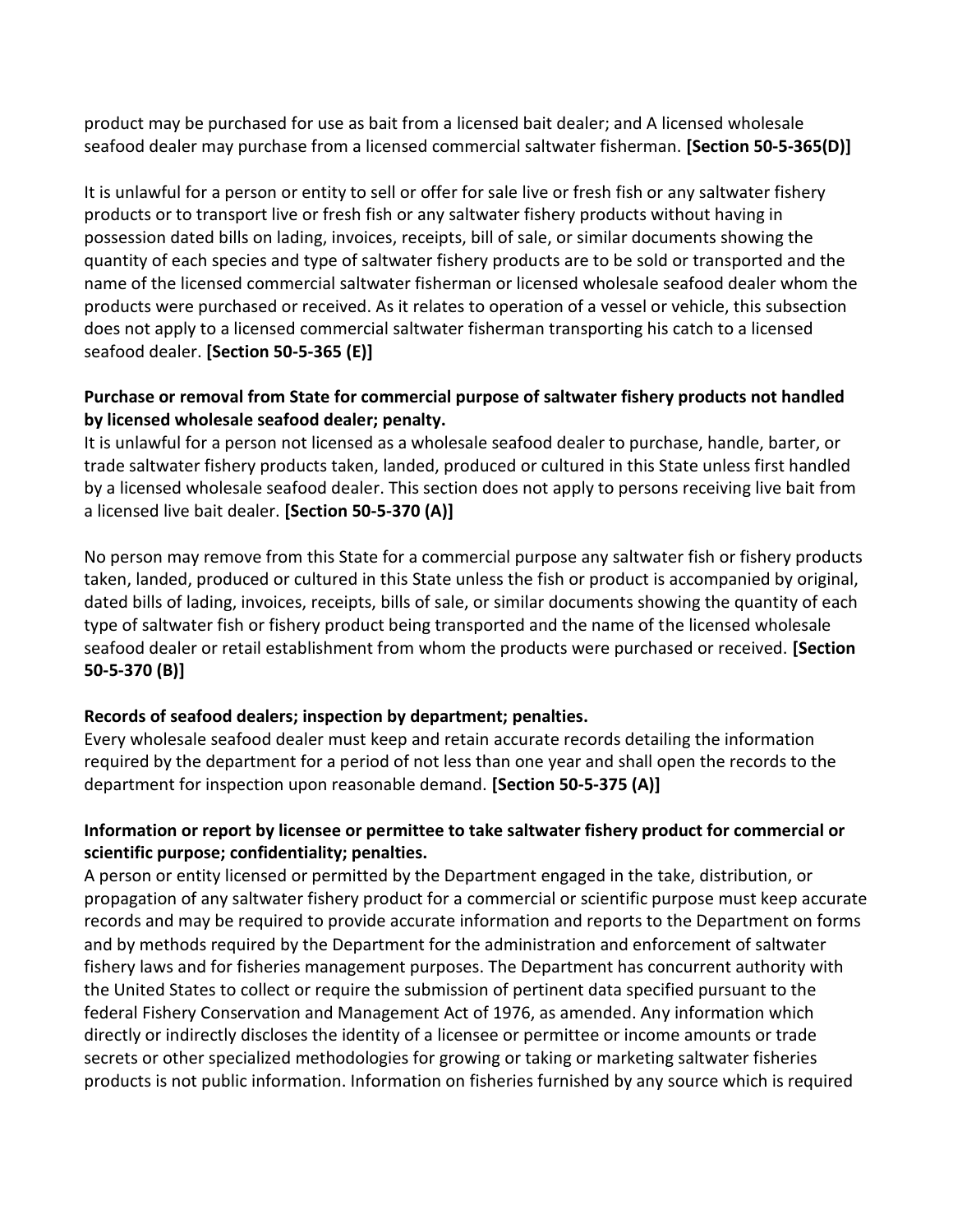by a state or federal law to be kept confidential is not subject to disclosure except when required by order of a court of competent jurisdiction. **[Section 50-5-380 (A)]** 

Noncommercial information provided voluntarily to the Department in support of a resource or management activity is likewise confidential. Nothing in this section may be construed as to limit the use of such information in enforcement of this chapter. **[Section 50-5-380 (B)]** 

The Department shall collect and analyze data pertinent to protection, propagation, promotion and management of marine resources. **[Section 50-5-380 (D)]**

### **Expiration of licenses and permits.**

Licenses authorized under this article expire on June 30th following their effective date. Permits expire under the terms of individual permit. **[Section 50-5-385]**

### **Denial of or limitations on nonresident licenses.**

The Department may deny issuance of any license or permit for commercial fishing equipment or activities to residents of any coastal state which denies the same privilege to South Carolina residents. The Department may limit the type of fishing equipment used, seasons, and areas where nonresidents may fish in accordance with comparable limitations placed upon South Carolina fishermen by the nonresident's state. **[Section 50-5-390]**

### **Persons who may not obtain or hold shrimp baiting license; penalty.**

The following may not obtain or attempt to obtain a shrimp baiting license: any person who, or officer of a corporation which, is licensed as a wholesale seafood dealer. **[Section 50-5-1102 (A) (5)]** 

No person holding a shrimp baiting license may be a person specified in subsection (A). **[Section 50-5- 1102 (B)]** 

A person who violates this section is guilty of a misdemeanor and, upon conviction, must be fined not less than five hundred dollars nor more than one thousand dollars or imprisoned for not more than thirty days. **[Section 50-5-1102 (C)]**